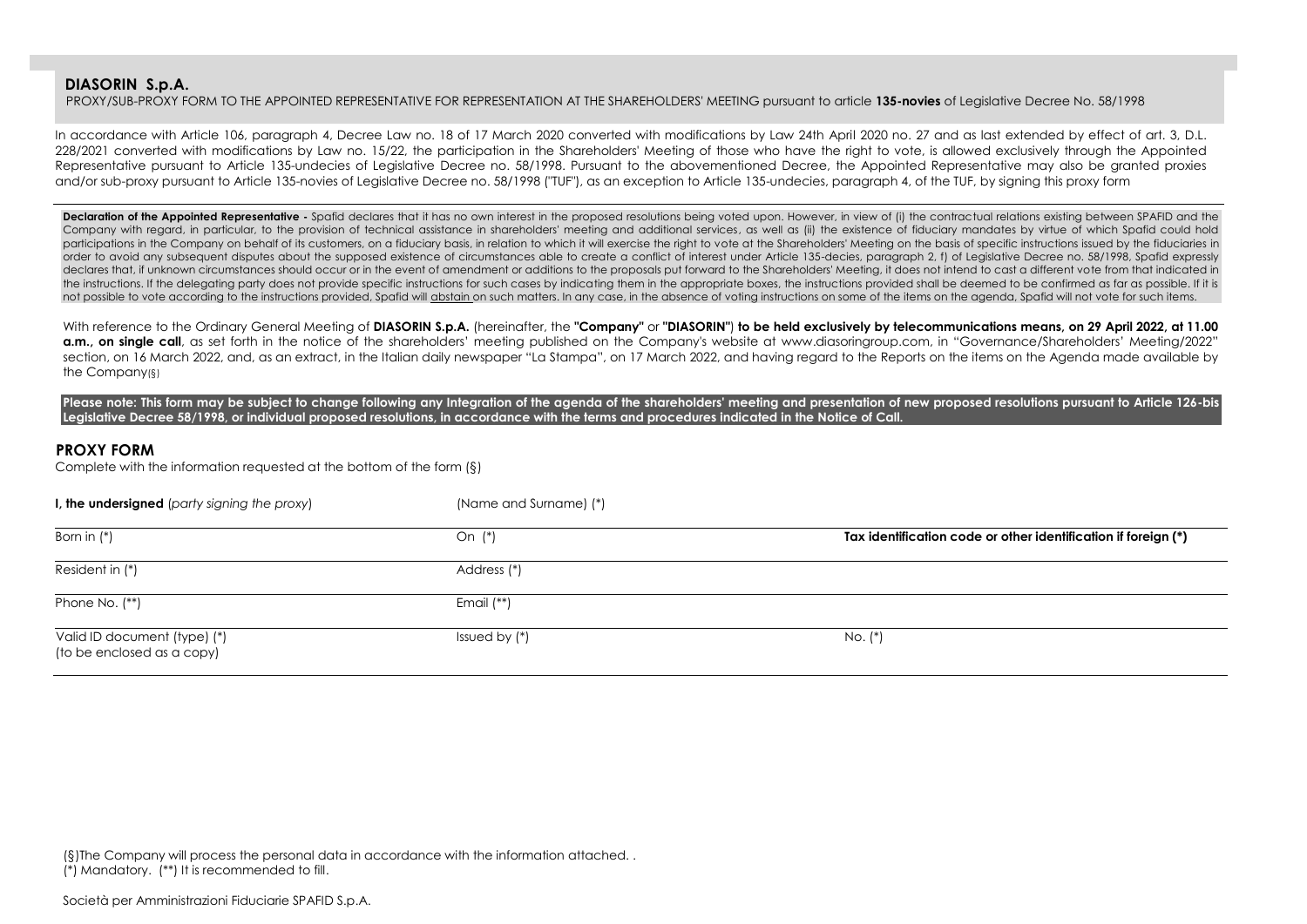PROXY/SUB-PROXY FORM TO THE APPOINTED REPRESENTATIVE FOR REPRESENTATION AT THE SHAREHOLDERS' MEETING pursuant to article **135-novies** of Legislative Decree No. 58/1998

|                                                               | <b>in quality of</b> (tick the box that interests you) $(*)$ |                                                                                                                                                                                                  |                                                                |  |
|---------------------------------------------------------------|--------------------------------------------------------------|--------------------------------------------------------------------------------------------------------------------------------------------------------------------------------------------------|----------------------------------------------------------------|--|
| $\Box$ shareholder with the right to vote                     |                                                              | OR IF DIFFERENT FROM THE SHAREHOLDER<br>$\Box$ legal representative or subject with appropriate representation powers (copy of the documentation of the powers of representation to be enclosed) |                                                                |  |
| (complete only if<br>the shareholder is<br>different from the | Name Surname / Denomination (*)<br>Born in $(*)$             | On $(*)$                                                                                                                                                                                         | Tax identification code or other identification if foreign (*) |  |
| proxy signatory)                                              | Registered office / Resident in (*)                          |                                                                                                                                                                                                  |                                                                |  |
| <b>Related to</b>                                             |                                                              |                                                                                                                                                                                                  |                                                                |  |
|                                                               | shares DIASORIN ISIN                                         | referred to the communication (pursuant to art. 83-sexies Legislative Decree n. 58/1998) (2) No.                                                                                                 |                                                                |  |

(to be filled in with information regarding any further communications relating to deposits)

**DELEGATES/SUB DELEGATES SOCIETÀ PER AMMINISTRAZIONI FIDUCIARIE SPAFID S.P.A. ("SPAFID")**, with registered office in Milan, Tax Code no. 00717010151, to participate and vote in the Shareholders' Meeting indicated above as per the instructions provided below.

#### **DECLARES**

- that he/she/it is aware that the proxy to the Appointed Representative might contain voting instructions even only in respect of some resolution proposals in the agenda and that in this case, the vote shall be expressed for the sole proposals in respect of which instructions have been granted;

- to have requested from the custodian the communication for participation in the Meeting as indicated above;

- that there are no reasons for incompatibility or suspension of the exercise of voting rights;

- (in the case of sub-delegation) to be in possession of the originals of the proxy forms conferred on him/her and to keep them for one year available for possible verification.

AUTHORIZE Spafid and the Company to the treatment of his/her/its personal data for the purposes and under the terms and conditions specified in the attached information document.

| (Place and Date) * | (Signature) * |
|--------------------|---------------|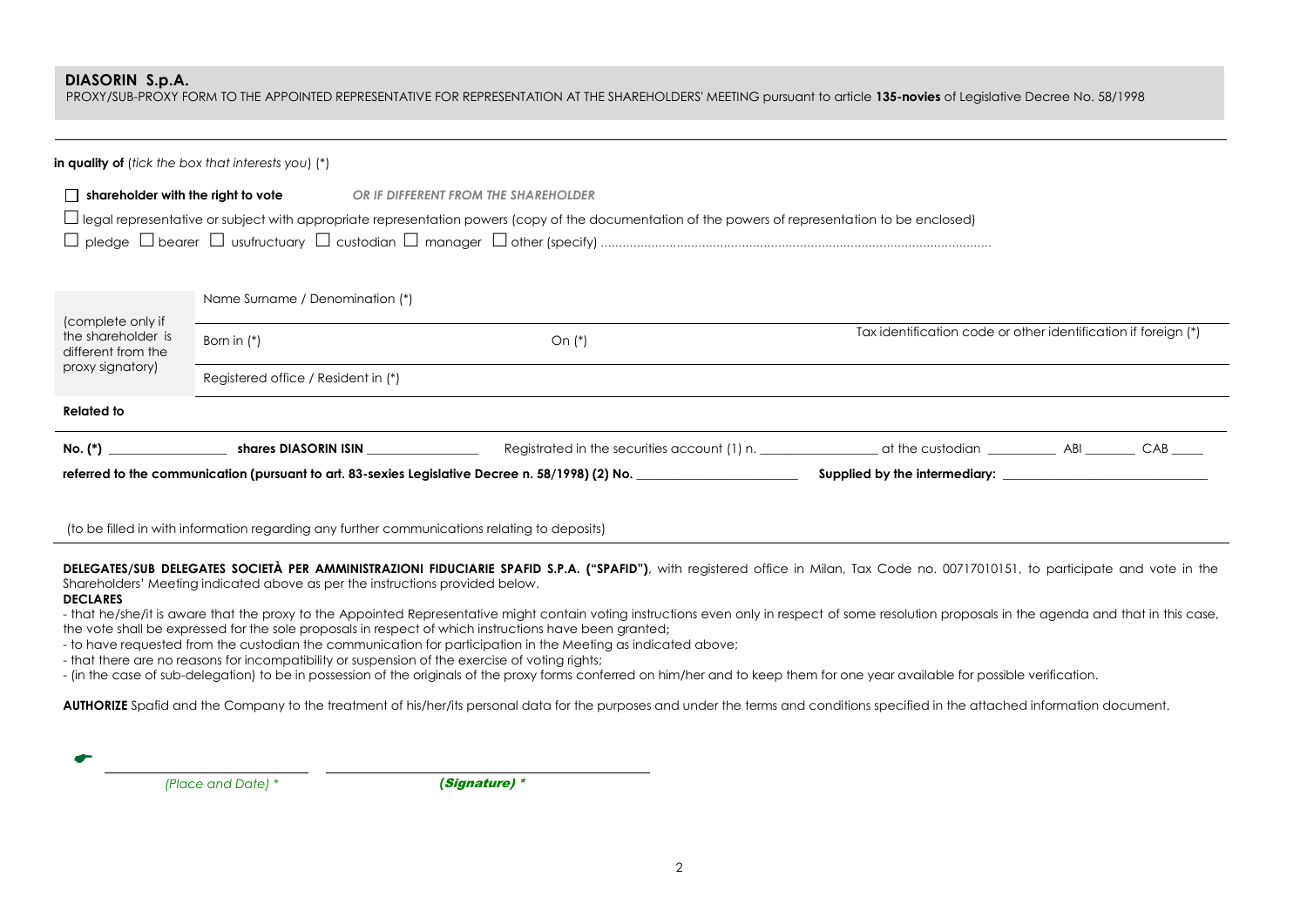PROXY/SUB-PROXY FORM TO THE APPOINTED REPRESENTATIVE FOR REPRESENTATION AT THE SHAREHOLDERS' MEETING pursuant to article **135-novies** of Legislative Decree No. 58/1998

## **VOTING INSTRUCTIONS**

intended for the Appointed Representative only - Tick the relevant boxes

#### **The undersigned (3)** *(Personal details)*

*(indicate the holder of the right to vote only if different name and surname / denomination)* 

Hereby appoints Spafid to vote in accordance with the voting instructions given below at Ordinary General Meeting of DIASORIN to be held exclusively by telecommunications means, on 29 April 2022, at 11.00 a.m., on single call.

#### **RESOLUTIONS SUBJECT TO VOTING**

**1. Financial Statements for the year ending on 31 December 2021 and allocation of profit for the year:**

**1.1 Approval of the Financial Statements, subject to review of the Report on Operations for the year ending on 31 December 2021; presentation of the consolidated Financial Statements of the DiaSorin Group for the year ending on 31 December 2021; related and required resolutions;**

| Proposal of the Board of Directors                                                                                                        |                                                           |                                                     | Tick only one<br>box | $\Box$ In Favour | $\Box$ Against | $\Box$ Abstain |  |  |
|-------------------------------------------------------------------------------------------------------------------------------------------|-----------------------------------------------------------|-----------------------------------------------------|----------------------|------------------|----------------|----------------|--|--|
| If circumstances occur which are unknown or in the event of a vote on amendments or additions to the resolutions submitted to the meeting |                                                           |                                                     |                      |                  |                |                |  |  |
| Tick only one box                                                                                                                         |                                                           | <b>Modify the instructions (express preference)</b> |                      |                  |                |                |  |  |
| $\perp$ confirms the instructions                                                                                                         | $\perp$ revokes the instructions $\overline{\phantom{a}}$ | □ In Favour : ___________________                   |                      |                  | $\Box$ Against | $\Box$ Abstain |  |  |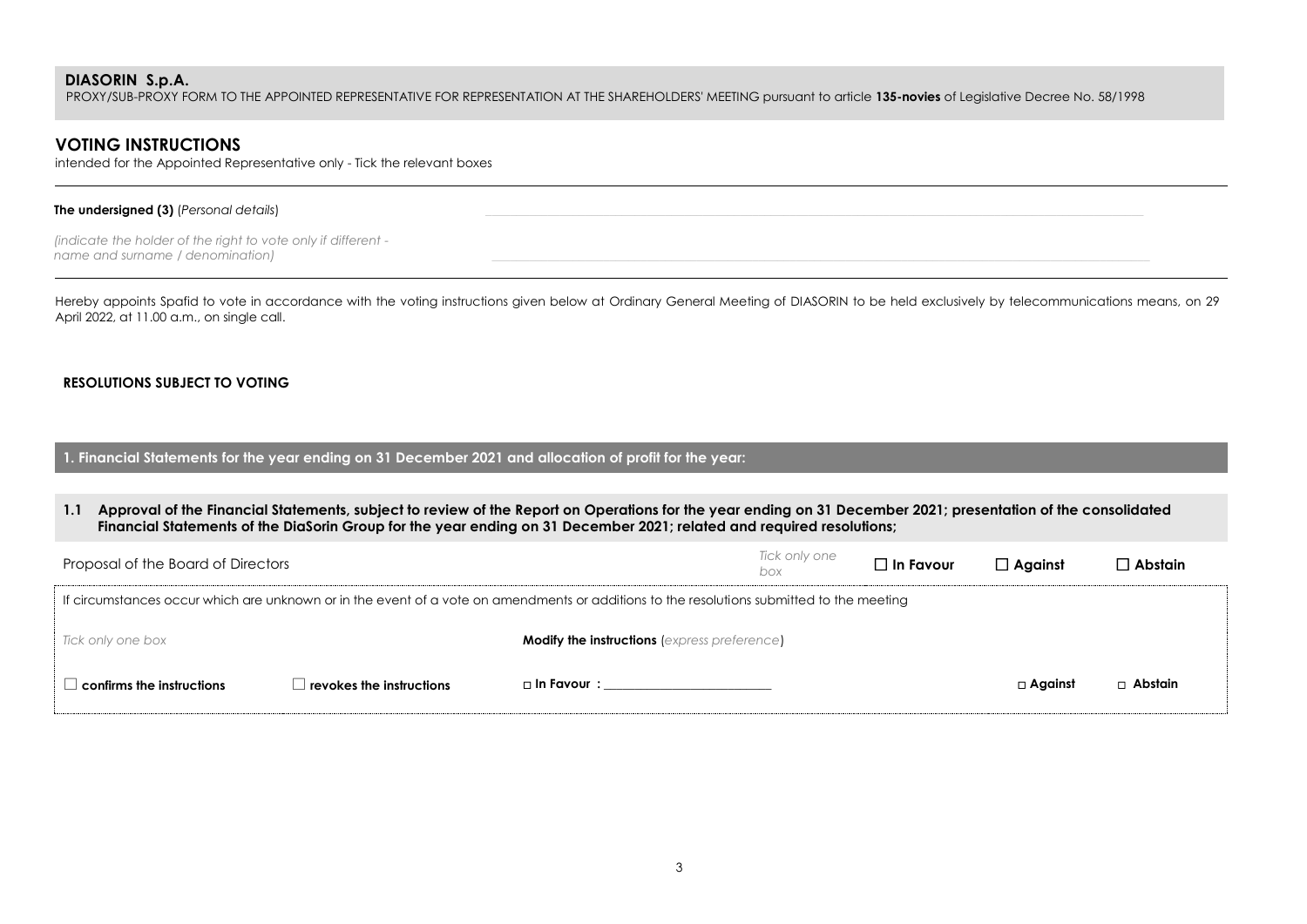PROXY/SUB-PROXY FORM TO THE APPOINTED REPRESENTATIVE FOR REPRESENTATION AT THE SHAREHOLDERS' MEETING pursuant to article **135-novies** of Legislative Decree No. 58/1998

| 1.2 Proposed allocation of profits; Related and required resolutions. |                                                                                                                                           |                           |                      |                  |                |                |  |  |  |  |
|-----------------------------------------------------------------------|-------------------------------------------------------------------------------------------------------------------------------------------|---------------------------|----------------------|------------------|----------------|----------------|--|--|--|--|
| Proposal of the Board of Directors                                    |                                                                                                                                           |                           | Tick only one<br>box | $\Box$ In Favour | $\Box$ Against | $\Box$ Abstain |  |  |  |  |
|                                                                       | If circumstances occur which are unknown or in the event of a vote on amendments or additions to the resolutions submitted to the meeting |                           |                      |                  |                |                |  |  |  |  |
| Tick only one box                                                     | <b>Modify the instructions (express preference)</b>                                                                                       |                           |                      |                  |                |                |  |  |  |  |
| confirms the instructions                                             | revokes the instructions                                                                                                                  | $\Box$ In Favour $\colon$ |                      |                  | □ Against      | $\Box$ Abstain |  |  |  |  |

**2. Report on the remuneration policy and remuneration paid:**

### **2.1 Approval of the remuneration policy pursuant to Article 123-ter, paragraph 3-ter of Legislative Decree no.58/1998;**

| Proposal of the Board of Directors                                                                                                        |                          |                                                     | Tick only one<br>box | $\Box$ In Favour | $\Box$ Against | ] Abstain. |  |  |
|-------------------------------------------------------------------------------------------------------------------------------------------|--------------------------|-----------------------------------------------------|----------------------|------------------|----------------|------------|--|--|
| If circumstances occur which are unknown or in the event of a vote on amendments or additions to the resolutions submitted to the meeting |                          |                                                     |                      |                  |                |            |  |  |
| Tick only one box                                                                                                                         |                          | <b>Modify the instructions (express preference)</b> |                      |                  |                |            |  |  |
| $\Box$ confirms the instructions                                                                                                          | revokes the instructions | □ In Favour : _________________                     |                      |                  | $\Box$ Against | □ Abstain  |  |  |

### **2.2 Resolutions on the "Second Section" of the report, pursuant to Article 123-ter, paragraph 6 of Legislative Decree no. 58/1998.**

| Proposal of the Board of Directors |                          |                                                                                                                                           | Tick only one<br>box | $\square$ In Favour | $\Box$ Against | $\Box$ Abstain |
|------------------------------------|--------------------------|-------------------------------------------------------------------------------------------------------------------------------------------|----------------------|---------------------|----------------|----------------|
|                                    |                          | If circumstances occur which are unknown or in the event of a vote on amendments or additions to the resolutions submitted to the meeting |                      |                     |                |                |
| Tick only one box                  |                          | <b>Modify the instructions (express preference)</b>                                                                                       |                      |                     |                |                |
| $\perp$ confirms the instructions  | revokes the instructions | □ In Favour :                                                                                                                             |                      |                     | $\Box$ Against | □ Abstain      |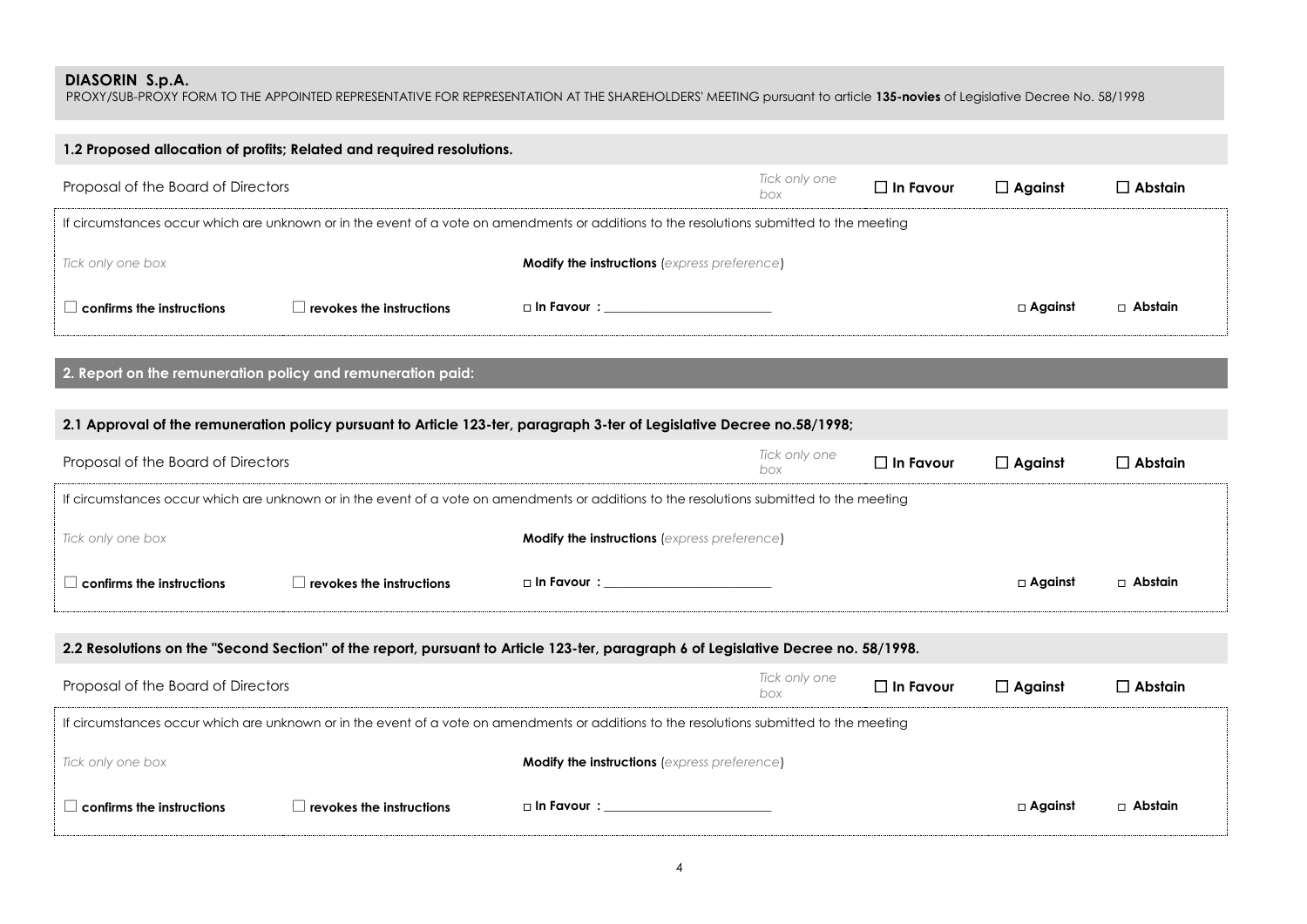PROXY/SUB-PROXY FORM TO THE APPOINTED REPRESENTATIVE FOR REPRESENTATION AT THE SHAREHOLDERS' MEETING pursuant to article **135-novies** of Legislative Decree No. 58/1998

# **3. Appointment of the Board of Directors.**

| 3.1 Determination of the number of members of the Board of Directors;                                                                     |  |                                                                             |                                                                                                                                                       |                                                                                                                                           |                |  |  |  |  |
|-------------------------------------------------------------------------------------------------------------------------------------------|--|-----------------------------------------------------------------------------|-------------------------------------------------------------------------------------------------------------------------------------------------------|-------------------------------------------------------------------------------------------------------------------------------------------|----------------|--|--|--|--|
| Tick only one<br>$\Box$ In Favour<br>Proposal of resolution submitted by IP Investimenti e Partecipazioni S.r.l.<br>box                   |  |                                                                             |                                                                                                                                                       |                                                                                                                                           |                |  |  |  |  |
| If circumstances occur which are unknown or in the event of a vote on amendments or additions to the resolutions submitted to the meeting |  |                                                                             |                                                                                                                                                       |                                                                                                                                           |                |  |  |  |  |
|                                                                                                                                           |  |                                                                             |                                                                                                                                                       |                                                                                                                                           |                |  |  |  |  |
| $\Box$ revokes the instructions                                                                                                           |  |                                                                             |                                                                                                                                                       | $\Box$ Against                                                                                                                            | $\Box$ Abstain |  |  |  |  |
|                                                                                                                                           |  |                                                                             |                                                                                                                                                       |                                                                                                                                           |                |  |  |  |  |
| 3.2 Determining the term of office;                                                                                                       |  |                                                                             |                                                                                                                                                       |                                                                                                                                           |                |  |  |  |  |
|                                                                                                                                           |  | Tick only one<br>box                                                        | $\Box$ In Favour                                                                                                                                      | $\Box$ Against                                                                                                                            | $\Box$ Abstain |  |  |  |  |
|                                                                                                                                           |  |                                                                             |                                                                                                                                                       |                                                                                                                                           |                |  |  |  |  |
|                                                                                                                                           |  |                                                                             |                                                                                                                                                       |                                                                                                                                           |                |  |  |  |  |
|                                                                                                                                           |  | □ In Favour : ____________________________                                  |                                                                                                                                                       | $\Box$ Against                                                                                                                            | □ Abstain      |  |  |  |  |
|                                                                                                                                           |  | Proposal of resolution submitted by IP Investimenti e Partecipazioni S.r.l. | <b>Modify the instructions (express preference)</b><br>□ In Favour : _________________________<br><b>Modify the instructions (express preference)</b> | If circumstances occur which are unknown or in the event of a vote on amendments or additions to the resolutions submitted to the meeting | $\Box$ Against |  |  |  |  |

| 3.3 Appointment of the members of the Board of Directors;                             |                                                                                                                                           |                                                     |                   |                |                |                |  |  |  |  |
|---------------------------------------------------------------------------------------|-------------------------------------------------------------------------------------------------------------------------------------------|-----------------------------------------------------|-------------------|----------------|----------------|----------------|--|--|--|--|
| List no. 1 submitted by IP Investimenti e Partecipazioni S.r.I. (only list submitted) |                                                                                                                                           | Tick only one box                                   | $\Box$ List no. 1 | $\Box$ Against | $\Box$ Abstain |                |  |  |  |  |
|                                                                                       | If circumstances occur which are unknown or in the event of a vote on amendments or additions to the resolutions submitted to the meeting |                                                     |                   |                |                |                |  |  |  |  |
| Tick only one box                                                                     |                                                                                                                                           | <b>Modify the instructions (express preference)</b> |                   |                |                |                |  |  |  |  |
| $\perp$ confirms the instructions                                                     | revokes the instructions                                                                                                                  | □ In Favour :                                       |                   |                | $\Box$ Against | $\Box$ Abstain |  |  |  |  |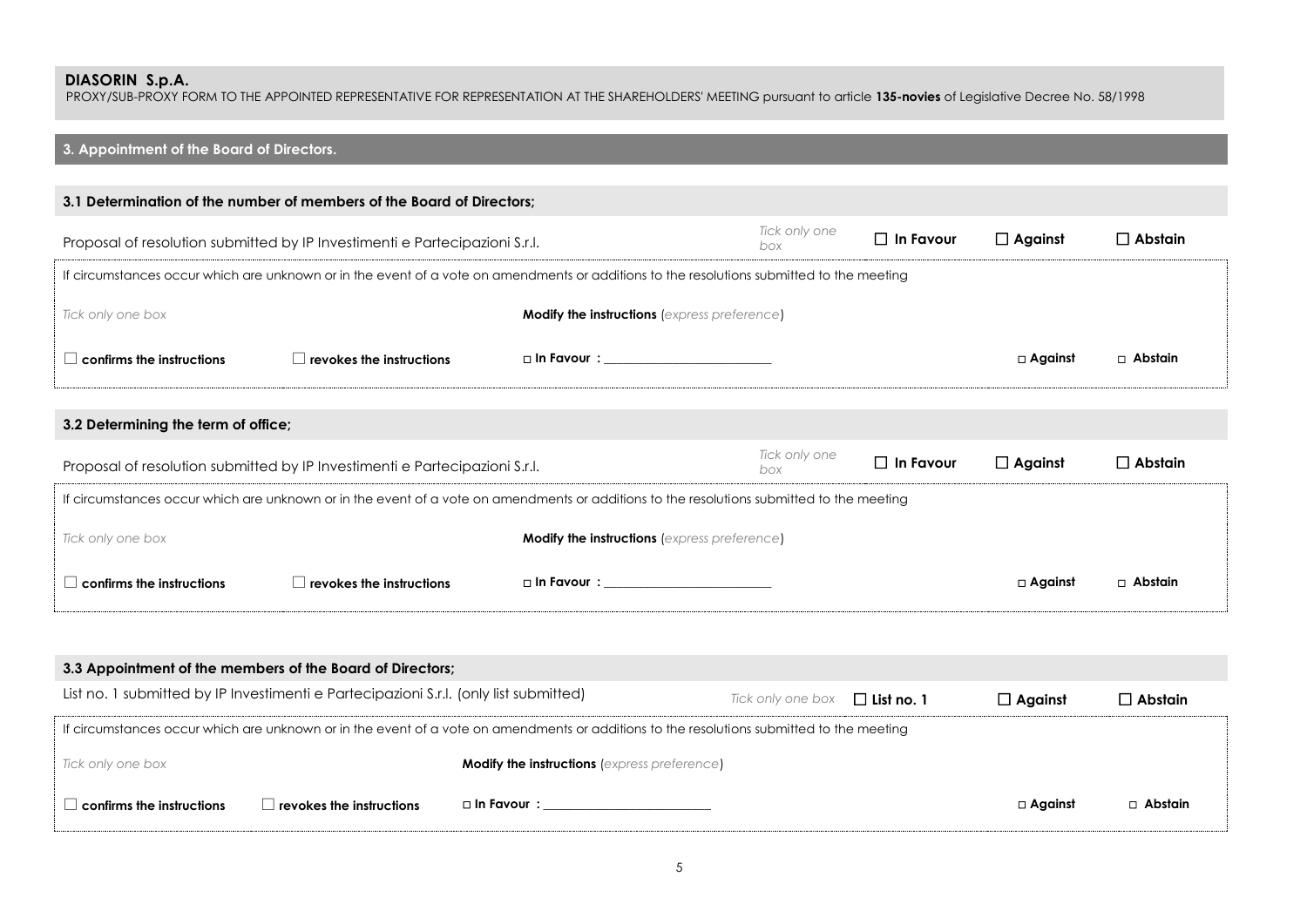PROXY/SUB-PROXY FORM TO THE APPOINTED REPRESENTATIVE FOR REPRESENTATION AT THE SHAREHOLDERS' MEETING pursuant to article **135-novies** of Legislative Decree No. 58/1998

| 3.4 Determination of remuneration.                                          |                                                                                                                                           |                                                     |                      |                  |                |                |  |  |  |
|-----------------------------------------------------------------------------|-------------------------------------------------------------------------------------------------------------------------------------------|-----------------------------------------------------|----------------------|------------------|----------------|----------------|--|--|--|
| Proposal of resolution submitted by IP Investimenti e Partecipazioni S.r.l. |                                                                                                                                           |                                                     | Tick only one<br>box | $\Box$ In Favour | $\Box$ Against | $\Box$ Abstain |  |  |  |
|                                                                             | If circumstances occur which are unknown or in the event of a vote on amendments or additions to the resolutions submitted to the meeting |                                                     |                      |                  |                |                |  |  |  |
| Tick only one box                                                           |                                                                                                                                           | <b>Modify the instructions (express preference)</b> |                      |                  |                |                |  |  |  |
| $\,$ confirms the instructions $\,$                                         | $\perp$ revokes the instructions                                                                                                          | □ In Favour : ____________________                  |                      |                  | $\Box$ Against | $\Box$ Abstain |  |  |  |

### **4. Appointment of the Board of Statutory Auditors.**

| 4.1 Appointment of Standing Auditors and Substitute Auditors;                                                                             |                                                       |  |  |                |                |                |  |  |  |
|-------------------------------------------------------------------------------------------------------------------------------------------|-------------------------------------------------------|--|--|----------------|----------------|----------------|--|--|--|
| Select the chosen list or against / abstained with reference to all the lists                                                             |                                                       |  |  |                |                |                |  |  |  |
| List no. 1 was submitted by IP Investimenti e Partecipazioni S.r.l.,                                                                      | Tick only one box $\Box$ List No. 1 $\Box$ List No. 2 |  |  | $\Box$ Against | $\Box$ Abstain |                |  |  |  |
| List no. 2 was submitted by institutional investors                                                                                       |                                                       |  |  |                |                |                |  |  |  |
| If circumstances occur which are unknown or in the event of a vote on amendments or additions to the resolutions submitted to the meeting |                                                       |  |  |                |                |                |  |  |  |
| Tick only one box                                                                                                                         | <b>Modify the instructions</b> (express preference)   |  |  |                |                |                |  |  |  |
| confirms the instructions<br>$\blacksquare$ revokes the instructions                                                                      | $\Box$ In Favour $\colon$                             |  |  |                | $\Box$ Against | $\Box$ Abstain |  |  |  |

### **4.2 Appointment of the Chairman of the Board of Statutory Auditors;**

*Pursuant to art. 18 of the Articles of Association and following the submission of two lists, this item on the agenda will not be voted.*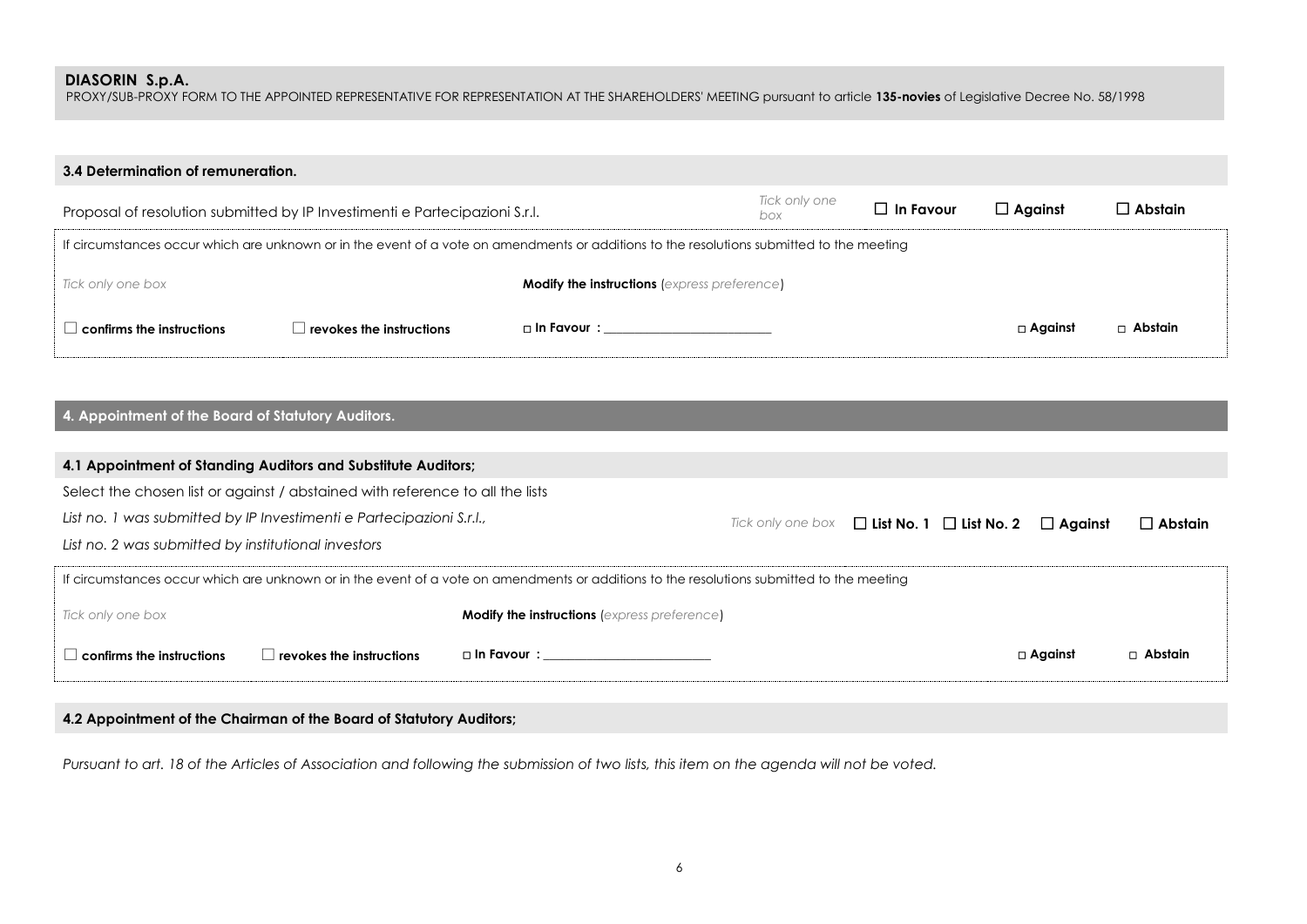PROXY/SUB-PROXY FORM TO THE APPOINTED REPRESENTATIVE FOR REPRESENTATION AT THE SHAREHOLDERS' MEETING pursuant to article **135-novies** of Legislative Decree No. 58/1998

| 4.3 Determination of remuneration.                                                 |                                                                                                                                           |                                                     |               |                  |                   |                |  |  |  |
|------------------------------------------------------------------------------------|-------------------------------------------------------------------------------------------------------------------------------------------|-----------------------------------------------------|---------------|------------------|-------------------|----------------|--|--|--|
| Proposal of resolution submitted by IP Investimenti e Partecipazioni S.r.l.<br>box |                                                                                                                                           |                                                     | Tick only one | $\Box$ In Favour | $\Box$ Against    | $\Box$ Abstain |  |  |  |
|                                                                                    | If circumstances occur which are unknown or in the event of a vote on amendments or additions to the resolutions submitted to the meeting |                                                     |               |                  |                   |                |  |  |  |
| Tick only one box                                                                  |                                                                                                                                           | <b>Modify the instructions (express preference)</b> |               |                  |                   |                |  |  |  |
| $\,$ confirms the instructions $\,$                                                | revokes the instructions                                                                                                                  | $\square$ In Favour $\square$                       |               |                  | $\square$ Against | $\Box$ Abstain |  |  |  |

**5. Resolutions, pursuant to Article 114-bis of Legislative Decree no. 58 of 24 February 1998, concerning the creation of a long-term incentive plan called "Equity Awards Plan". Related and required resolutions.**

| Proposal of the Board of Directors                                                                                                        |                                         |                                                     | Tick only one<br>box | $\Box$ In Favour | $\Box$ Against | ] Abstain |  |  |
|-------------------------------------------------------------------------------------------------------------------------------------------|-----------------------------------------|-----------------------------------------------------|----------------------|------------------|----------------|-----------|--|--|
| If circumstances occur which are unknown or in the event of a vote on amendments or additions to the resolutions submitted to the meeting |                                         |                                                     |                      |                  |                |           |  |  |
| Tick only one box                                                                                                                         |                                         | <b>Modify the instructions (express preference)</b> |                      |                  |                |           |  |  |
| $\mathsf{l}$ confirms the instructions                                                                                                    | $\blacksquare$ revokes the instructions | □ In Favour :                                       |                      |                  | $\Box$ Against | □ Abstain |  |  |

**6. Authorisation to purchase and possess treasury shares, pursuant to the combined provisions of Arts. 2357 and 2357-ter of the Italian Civil Code, as well as Article 132 of Legislative Decree no. 58 of 24 February 1998 and related implementing provisions.** Proposal of the Board of Directors *Tick only one box* **In Favour Against Abstain** If circumstances occur which are unknown or in the event of a vote on amendments or additions to the resolutions submitted to the meeting *Tick only one box* **Modify the instructions** (*express preference*) **confirms the instructions revokes the instructions In Favour : \_\_\_\_\_\_\_\_\_\_\_\_\_\_\_\_\_\_\_\_\_\_\_\_\_\_\_ Against Abstain**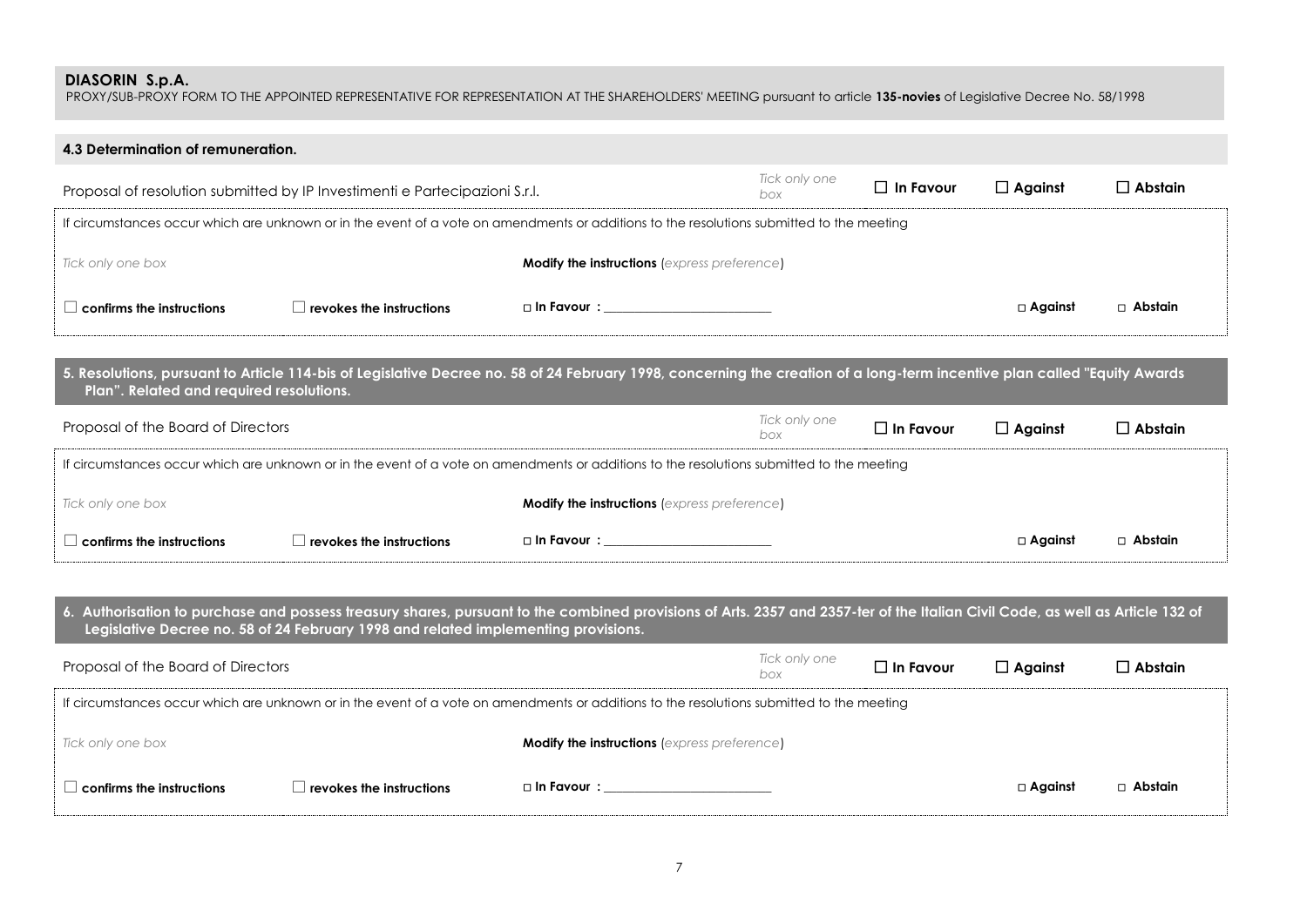PROXY/SUB-PROXY FORM TO THE APPOINTED REPRESENTATIVE FOR REPRESENTATION AT THE SHAREHOLDERS' MEETING pursuant to article **135-novies** of Legislative Decree No. 58/1998

| (Place and Date) * |                                    | (Signature) *  |                                                                                                 |                                                                                                                                                                             |
|--------------------|------------------------------------|----------------|-------------------------------------------------------------------------------------------------|-----------------------------------------------------------------------------------------------------------------------------------------------------------------------------|
|                    |                                    |                |                                                                                                 |                                                                                                                                                                             |
|                    | <b>DIRECTORS' LIABILITY ACTION</b> |                |                                                                                                 |                                                                                                                                                                             |
|                    |                                    |                | financial statements, the undersigned appoints the Appointed Representative to vote as follows: | In case of vote on a directors' liability action pursuant to art. 2393, paragraph 2, of the civil code, proposed by the shareholders on the occasion of the approval of the |
| Tick only one box  | $\Box$ In Favour                   | $\Box$ Against | $\Box$ Abstain                                                                                  |                                                                                                                                                                             |
|                    |                                    |                |                                                                                                 |                                                                                                                                                                             |
|                    | (Place and Date) *                 |                | (Signature) *                                                                                   |                                                                                                                                                                             |
|                    |                                    |                |                                                                                                 |                                                                                                                                                                             |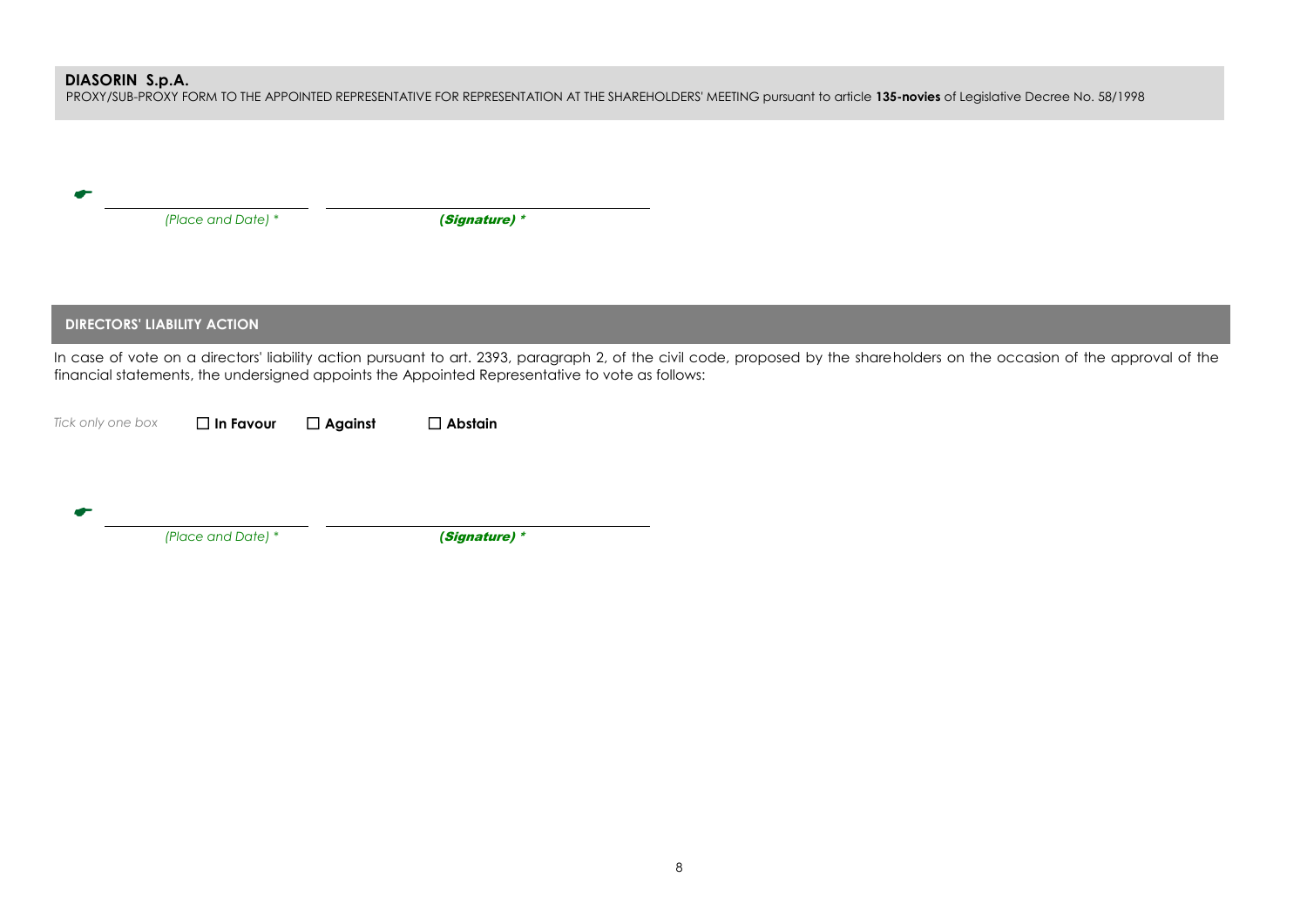PROXY/SUB-PROXY FORM TO THE APPOINTED REPRESENTATIVE FOR REPRESENTATION AT THE SHAREHOLDERS' MEETING pursuant to article **135-novies** of Legislative Decree No. 58/1998

#### **INSTRUCTIONS FOR THE FILLING AND SUBMISSION**

#### **The person entitled to do so must request the depositary intermediary to issue the communication for participation in the shareholders' meeting referred to the Art. 83 sexies, Legislative Decree 58/1998)**

- The proxy must be dated and signed by the delegating party.
- Representation may be conferred only for single meetings, with effect also for subsequent calls.
- In the case of co-ownership of shares, the proxy must always be issued with the signature of all the co-owners.
- (1) Indicate the number of the securities custody account and the denomination of the depositary intermediary. The information can be obtained from the account statement provided by the intermediary.

\_\_\_\_\_\_\_\_\_\_\_\_\_\_\_\_\_\_\_\_\_\_\_\_\_\_\_\_\_\_\_\_\_\_\_\_\_\_\_\_\_\_\_\_\_\_\_\_\_\_\_\_\_\_\_\_\_\_\_\_\_\_\_\_\_\_\_\_\_\_\_\_\_\_\_\_\_\_\_\_\_\_\_\_\_\_\_\_\_\_\_\_\_\_\_\_\_\_\_\_\_\_\_\_\_\_\_\_\_\_\_\_\_\_\_\_\_\_\_\_\_\_\_\_\_\_\_\_\_\_\_\_\_\_\_\_\_\_\_\_\_\_\_\_\_\_\_\_\_\_\_\_\_\_\_\_\_\_\_\_\_\_\_

- (2) Indicate the Communication reference for the Meeting issued by the depositary intermediary upon request from the person entitled to vote.
- (3) Specify the name and surname/denomination of the holder of voting rights (and the signatory of the Proxy Form and voting instructions, if different).

The proxy with the relating voting instructions shall be received together with:

- a copy of an identification document with current validity of the proxy grantor or
- in case the proxy grantor is a legal person, a copy of an identification document with current validity of the interim legal representative or other person empowered with suitable powers, together with adequate documentation to state its role and powers,

(in the event of a sub-proxy, the following must be sent to the Appointed Representative as an annex to the sub-proxy form: i) the documentation indicated in the preceding paragraph, referring to both the holder of the voting right and his/her proxy; ii) a copy of the proxy issued by the holder of the voting right to his/her proxy)

by one of the following alternative methods:

- i) transmission of an electronically reproduced copy (PDF) to the certified email address [assemblee@pec.spafid.it](mailto:assemblee@pec.spafid.it) (subject line "Proxy for DIASORIN 2022 Shareholders' Meeting") from one's own certified email address (or, failing that, from one's own ordinary email address, in which case the proxy with voting instructions must be signed with a qualified or digital electronic signature);
- ii) transmission of the original, by courier or registered mail with return receipt, to the following address: Spafid S.p.A., Foro Buonaparte 10, 20121 Milan (Ref. "Proxy for DIASORIN 2022 Shareholders' Meeting"), **sending a copy reproduced electronically (PDF**) in advance by ordinary e-mail to [assemblee@pec.spafid.it](mailto:assemblee@pec.spafid.it) (subject line: "Proxy for DIASORIN 2022 Shareholders' Meeting")

#### **The proxy must be received no later than 6:00 p.m. on the day before the date of the meeting (and in any case before the opening of the meeting). The proxy pursuant to art. 135-novies, Legislative Decree no. 58/1998 and the related voting instructions may always be revoked within the aforesaid deadline.**

N.B. For any additional clarification regarding the issue of proxies (and in particular regarding how to complete and send the proxy form and voting instructions), authorized to participate in the general meeting can contact Spafid S.p.A. by email to the following address [confidential@spafid.it](mailto:confidential@spafid.it) or by phone at the following telephone numbers (+39) 02.80687319 – 02.80687335 (during open office hours from 9:00 a.m. to 5:00 p.m.).